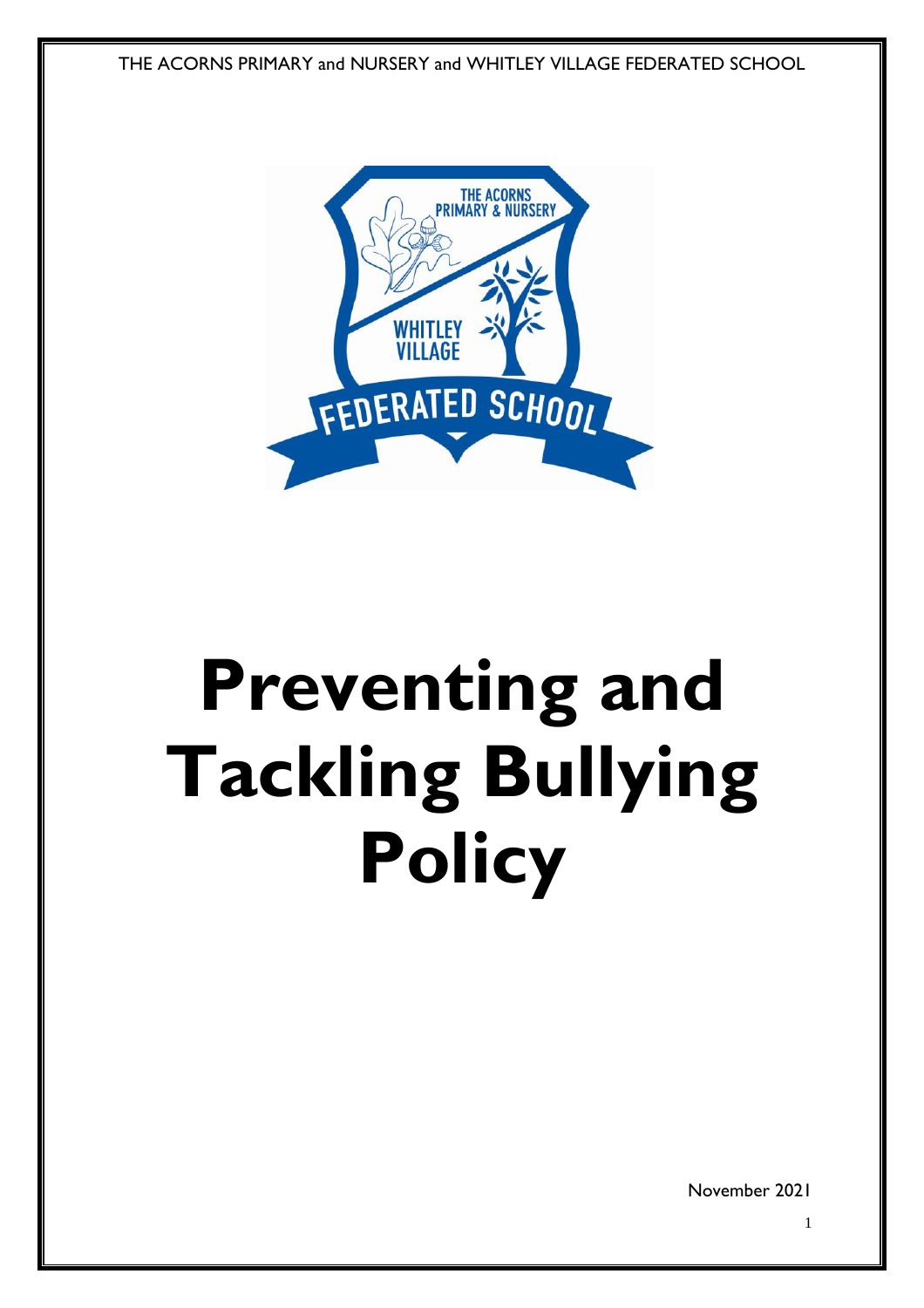

#### **Article 3: The best interests of the child must be a top priority in all decisions and actions that affect children.**

### **Introduction**

The Acorns Primary & Nursery and Whitley Village Federation are both committed to providing a caring, friendly and safe environment for all of our children. The Federation understands that bullying can sometimes occur. This can lead to feelings of worthlessness, fear and upset and can have lasting effects on individuals and their parents.

Bullying needs to be explored in the context of the relationships children and young people have with each other. Any incident perceived as bullying by a child/young person must be treated as such. The Federation's Anti-bullying Policy is linked very closely with the Relationship Policy.

The Federation uses the following definition of Bullying:

#### *'Bullying is a conscious, deliberate and calculated act, repeated over a period of time, which intentionally hurts an individual physically or emotionally.'*

There are numerous types of bullying including –

**Emotional:** excluding from a group, tormenting, ridiculing, humiliating.

**Physical:** hitting, punching, pinching, kicking or taking someone's belongings.

**Verbal:** name-calling, insulting, indirect bullying through spreading stories about someone, threats, making fun of someone.

**Racist:** racial taunts, gestures, making fun of someone's culture or religion.

**Sexual:** unwanted physical contact, sexually abusive or sexist comments.

**Cyber:** mobile threats on text and calls, setting up hate websites, sending offensive e-mails or posts on social media

Bullying is not a one off incident of name calling, falling out or the odd argument. It may be bullying if these incidents happen repeatedly, on purpose, over a period of time.

Bullying can happen to all children and young people and it can affect their social, mental and emotional health. There is evidence to suggest that pupils that are badly bullied in school are more likely to be bullied out of school, for instance either on their way to or from school or through cyberbullying. School staff members have the power to discipline pupils for misbehaving outside the school premises. Sections 90 and 91 of the Education and Inspections Act 2006 say that a school's disciplinary powers can be used to address pupils' conduct when they are not on school premises and are not under the lawful control or charge of a member of school staff, but only if it would be reasonable for the school to regulate pupils' behaviour in those circumstances. This may include bullying incidents occurring anywhere off the school premises, such as on school or public transport, outside the local shops, or in a town or village centre.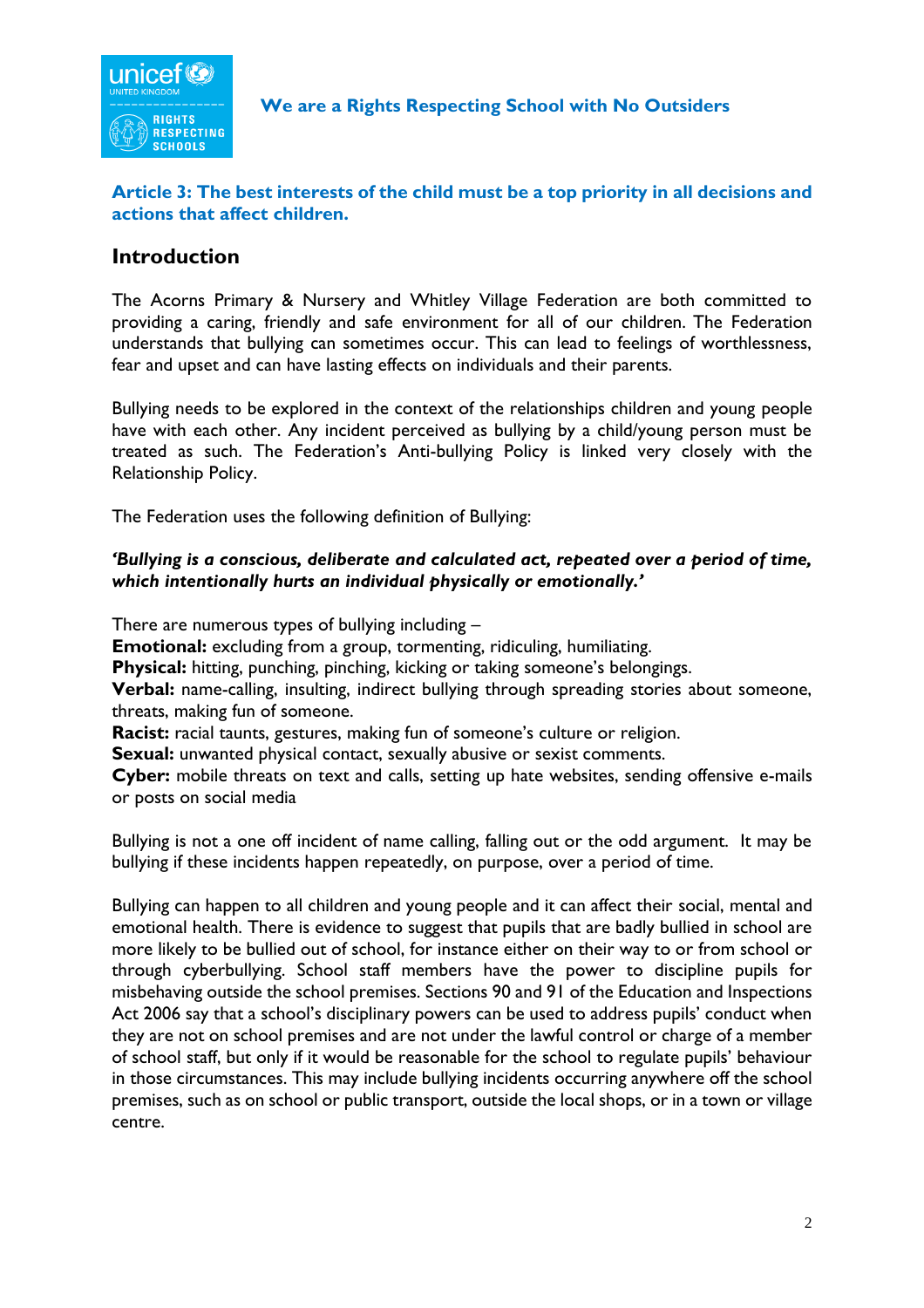# **Purpose**

The purpose of this policy is to ensure the provision a safe and calm environment that is free from disruption and in which education is the primary focus.

## **Responsibilities**

#### **1. The Federation** is committed to:

- creating an environment where children can learn and play, happily and safely;
- challenging and preventing all forms of bullying amongst pupils and adults;
- positively promoting good relationships within school through an extensive reward scheme (see Relationships Policy);
- working with the school community to promote and support positive behaviour.

### **2. The Federation** should:

- reflect the ethos and atmosphere of the schools by outlining the Federation's Relationship Policy and ways of preventing anti-social behaviour;
- ensure that all staff (teaching and non-teaching) and parents/carers are aware of the Federation policy for the prevention of and dealing with any form of bullying;
- train all members of staff to enable each to be a contact person to receive in confidence the initial communication from a pupil and/or parent/carer;
- be are fully aware of the DfE 'Preventing and Tackling Bullying' advice;
- make provision for ongoing training for existing staff and the incorporation of training into the induction arrangements of all new staff;
- work with the wider community such as the police and children's services to agree a clearly understood approach to cases where bullying is particularly serious or persistent and where a criminal offence may have been committed;
- use specific organisations or resources for help with particular problems. Schools can draw on the experience and expertise of anti-bullying organisations with a proven track record and/or specialised expertise in dealing with certain forms of bullying;
- make pupils aware that they can confide in any member of staff;
- include discussion of all forms of anti-social behaviour in a conscious, systematic way as part of the social skills curriculum so that pupils learn to deal with adverse situations;
- explicitly teach e-safety and make pupils aware of their online actions;
- raise awareness for perpetrators to appreciate the victim's position and help build an atmosphere where anti-social behaviour is not acceptable;
- *involve parents/carers in formulating preventative measures for anti-social behaviour;*
- involve pupils in developing policy and practice so that they understand the school's approach and are clear about the part they can play to prevent bullying, including when they find themselves as bystanders
- formulate a step-by-step procedure to respond to a complaint of alleged anti-social behaviour (including that which occurs outside of school) informing the complainant of the result of each completed step;
- record incidents in a consistent manner on CPOMS which allows effective monitoring of the behaviour, ensuring counselling is given on an understanding but rational basis;
- contact parents/ carers to inform them of their child's unwanted behaviour;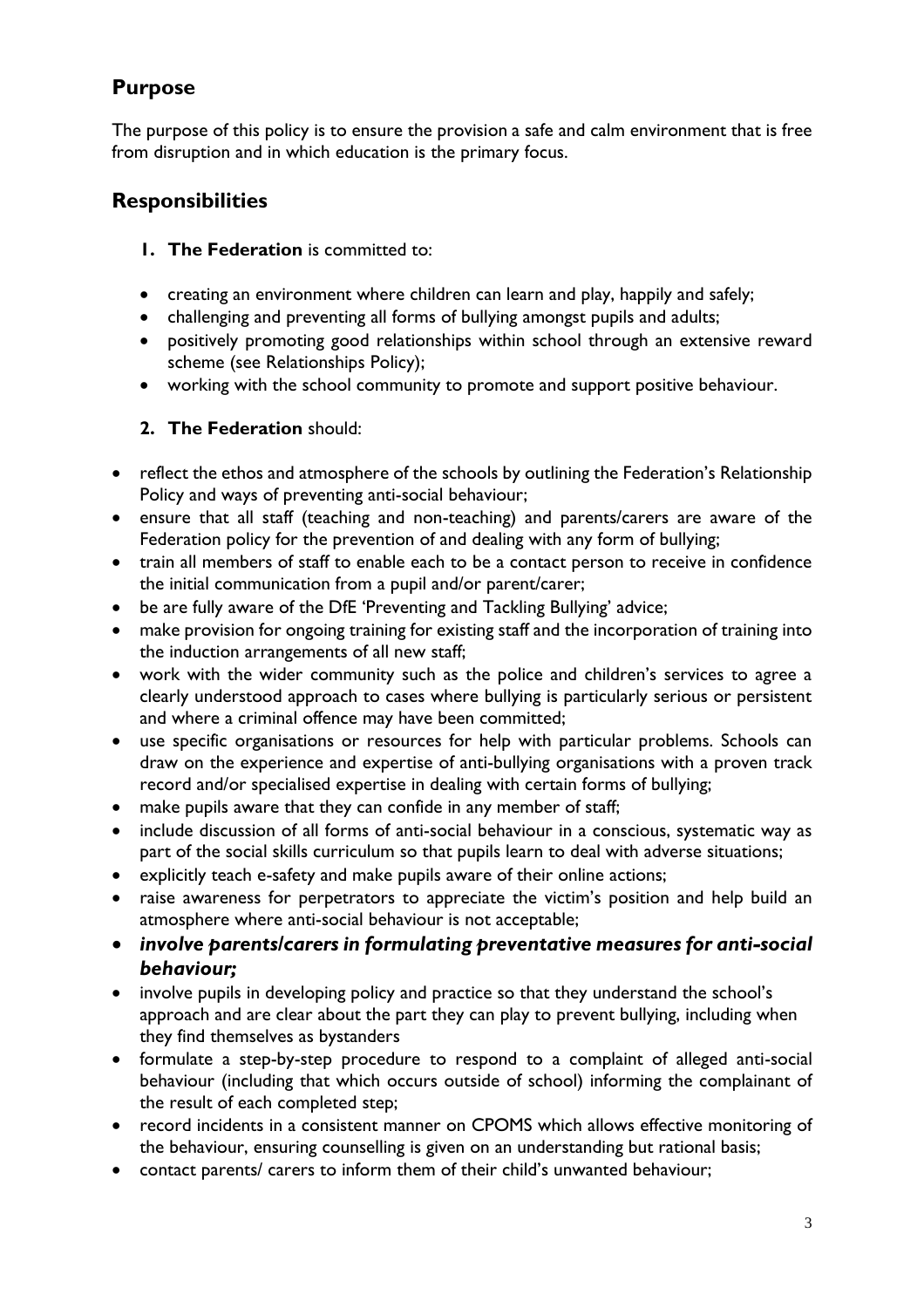- ensure absolute confidentiality is maintained when dealing with any issue which may be considered within the jurisdiction of this policy;
- implement disciplinary sanctions.

### **3. Parents/Carers** should:

- ensure the correct social behaviour and attitude is learned first at home and then within the shared responsibility of home and school;
- support the school's Preventing & Tackling Bullying Policy and actively encourage their children to be positive members of the school community;
- support their children to learn and accept correct social behaviour within the context of the school community;
- be involved with school representatives to formulate preventative measures for anti-social behaviour;
- take an active interest in their child's social life, e.g. discuss friendships, how playtime is spent;
- take the necessary steps to ensure that their child is safe online and acts appropriately;
- request a meeting with a member of the teaching staff if it is suspected that their child is a victim of anti-social behaviour;
- assist teaching staff members to devise strategies that will help the child and provide support both inside and outside school;
- contact the Headteacher if they are not satisfied that their concerns have not been dealt with appropriately;
- allow the school to resolve the problem with the bully/bullies and their parents all parents are strongly requested that they do not involve themselves in any investigation to bullying.

### **4. Federation Governors** should ensure:

- that the curriculum incorporates a practical strategy, materials and a deliverable plan for teaching preventative anti-social techniques;
- they are fully aware of the DfE 'Preventing and Tackling Bullying' advice;
- that an observation system is in place to give early recognition of a potential perpetrator/victim situation and the preventative measures to be taken;
- that the Federation has an effective step-by-step procedure to deal with complaints from either pupils or parents/carers, which is fair, well-publicised and effective, and has the commitment of the whole school;
- teaching staff are supported to deal with anti-social issues by appropriate training, curriculum support and materials;
- all complaints of any incidents of anti-social behaviour are thoroughly investigated and the complainant kept well-informed of each step in the procedure;
- forward planning for budget allowance and allocating appropriate funds for training and materials;
- that they monitor incidents of bullying that do occur;
- that they review the effectiveness of this policy, along with associated policies such as Relationships and eSafety/ Acceptable Use, annually and analyse information for patterns of people, places or groups.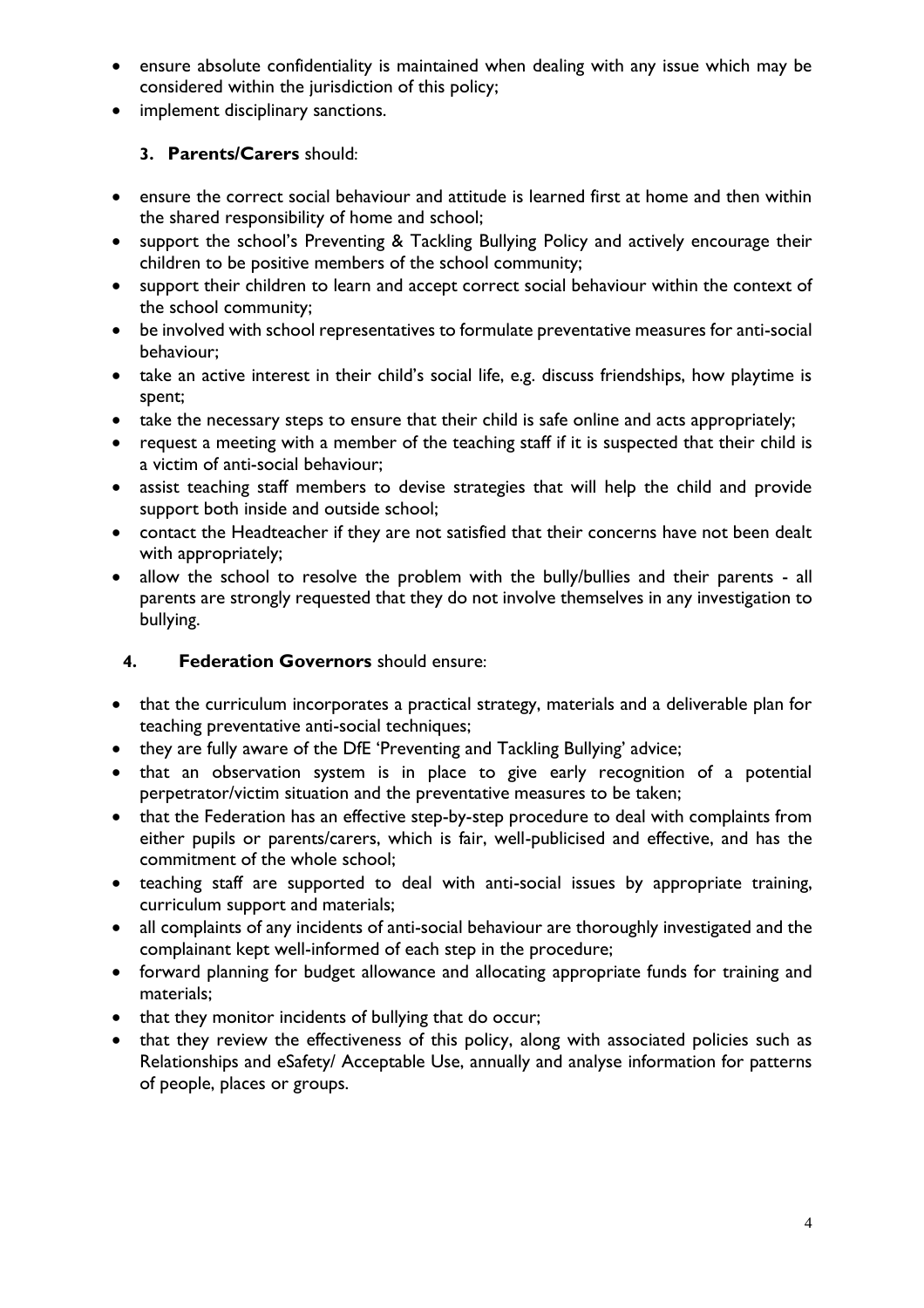## **Reporting and Responding to Bullying Incidents**

Allegations and incidents of bullying within the Federation will be taken seriously by all staff and dealt with promptly. Staff will support all children involved whilst the allegations and incidents are investigated and resolved. Please refer to Appendix B to see the full procedures which are followed if incidents of bullying or observed in school or are reported to a member of school staff.

## **Vulnerable Pupils**

Some pupils are more likely to be the target of bullying because of the attitudes and behaviours some young people have towards those who are different from themselves. For example, those with special educational needs or disabilities, those who are adopted, those who are suffering from a health problem or those with caring responsibilities may be more likely to experience bullying because of difference. Children in care that are frequently on the move may also be vulnerable because they are always the newcomer. These young people are often the same young people who might need greater support to deal with the impact of bullying, for example those who are going through a personal or family crisis. In addition, children with special educational needs or disabilities can often lack the social or communication skills to report such incidents so it is important that staff are alert to the potential bullying this group faces and that their mechanisms for reporting are accessible to all.

There will also be a range of other local or individual factors that result in some children being more vulnerable to bullying and its impact than others. Being aware of this will help schools to develop strategies to prevent bullying from happening. It will also help schools be alert to those children who may be severely affected when it does occur.

As a result, the Federation shall:

- openly discuss differences between people that could motivate bullying, such as religion, ethnicity, disability, gender, sexuality or appearance related difference. Also children with different family situations, such as looked after children or those with caring responsibilities;
- invest in specialised skills to help their staff understand the needs of their pupils, including those with special educational needs and/or disability (SEND) and lesbian, gay, bisexual and transgender (LGBTQ+) pupils;
- work closely with our vulnerable children, especially Looked After Children;

## **Monitoring and Review of Policy**

This policy is reviewed annually, unless there is the need to review it sooner.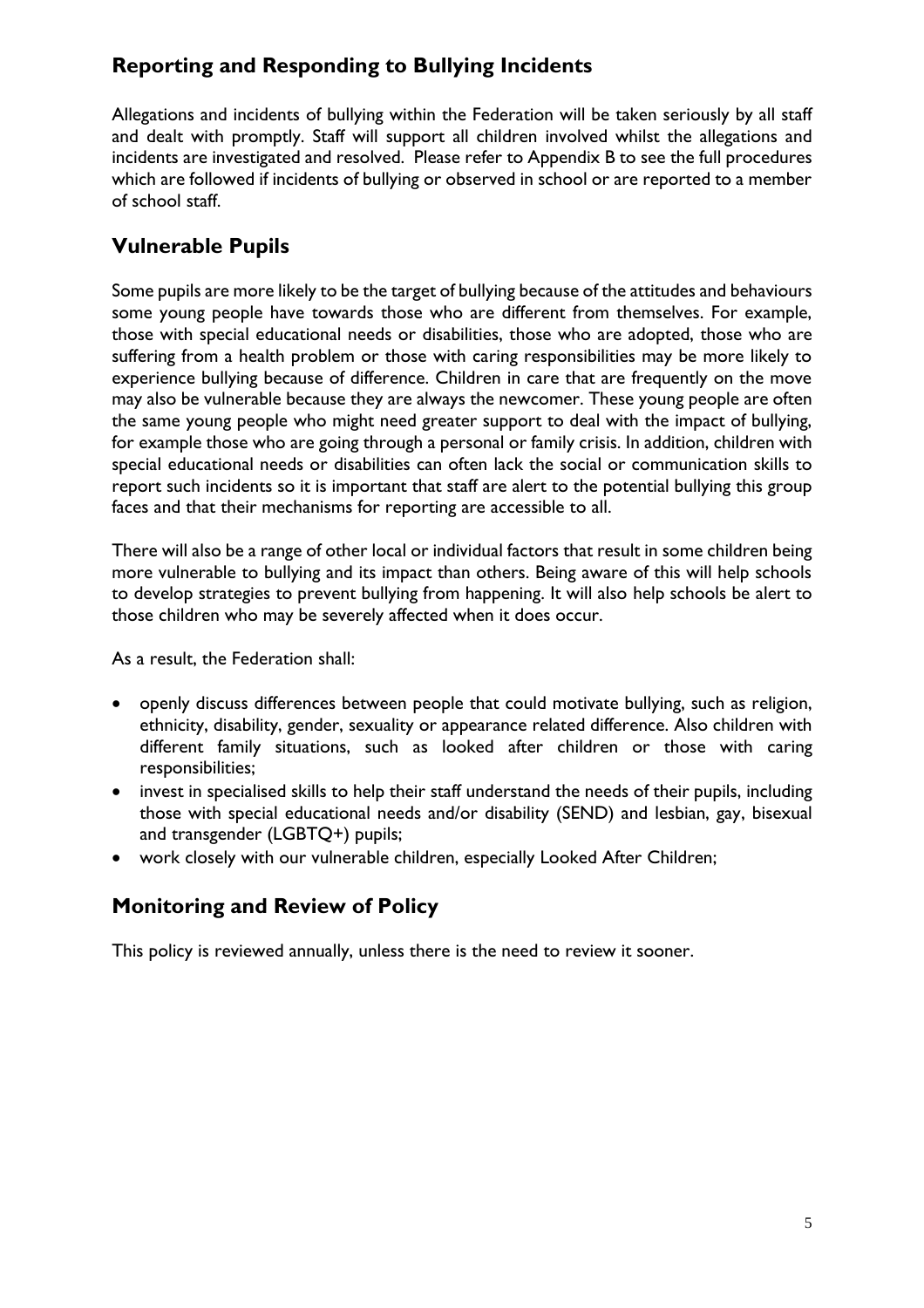## *APPENDIX A*

## **Methods of Preventing Anti-Social Behaviour**

## **Early Observation**

Regular staff discussions take place to give early recognition of a potential situation to be monitored. In addition, school staff and parents should be alert for children showing changes from usual behaviour such as

- signs of distress, becoming shy and nervous, lacking concentration;
- becoming withdrawn, anxious, or lacking in confidence;
- becoming aggressive, disruptive or unreasonable;
- an unwillingness to attend school;
- feigning illness;
- damaged clothing or bruising;
- standard of school work decreasing;
- seeking the company of an adult, for example at playtime.

### **Practical Methods**

The Federation will ensure that teaching and learning promotes British Values and fosters kindness. This will be done in a range of ways.

For example:

- PSCHE (Personal, Social, Citizenship, Health, Education) Curriculum;
- School's Religious Education curriculum;
- No Outsiders curriculum;
- Rights Respecting curriculum;
- Rainbow Flag curriculum;
- Weekly whole school assemblies throughout the year;
- Anti-Bullying week each November;
- Circle time activities;
- Increasing confidence of individuals;
- Group work encouraging inter-dependency;
- School Councillors regularly discuss bullying in meetings;
- Playground Friends for children to go to during playtimes if worried or concerned;
- Pupil conferencing carried out by teaching staff and members of senior management.